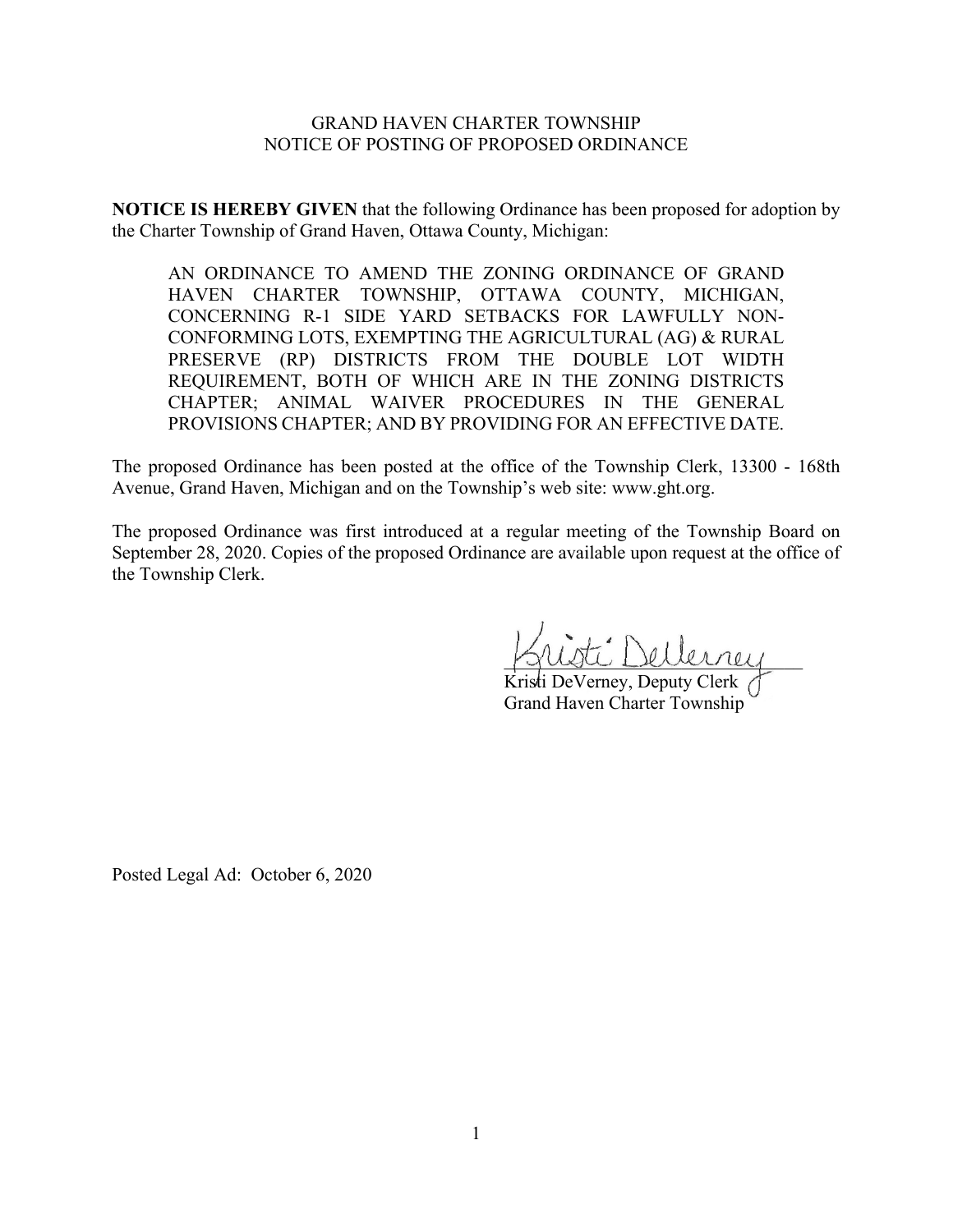## ORDINANCE NO. \_\_\_\_

### **ZONING TEXT AMENDMENT ORDINANCE**

AN ORDINANCE TO AMEND THE ZONING ORDINANCE OF GRAND HAVEN CHARTER TOWNSHIP, OTTAWA COUNTY, MICHIGAN, CONCERNING R-1 SIDE YARD SETBACKS FOR LAWFULLY NON-CONFORMING LOTS, EXEMPTING THE AGRICULTURAL (AG) & RURAL PRESERVE (RP) DISTRICTS FROM THE DOUBLE LOT WIDTH REQUIREMENT, BOTH OF WHICH ARE IN THE ZONING DISTRICTS CHAPTER; ANIMAL WAIVER PROCEDURES IN THE GENERAL PROVISIONS CHAPTER; AND BY PROVIDING FOR AN EFFECTIVE DATE.

GRAND HAVEN CHARTER TOWNSHIP, COUNTY OF OTTAWA, AND STATE OF MICHIGAN ORDAINS:

Section 1. Zoning Districts – Schedule of Dimensional Regulations. Section 2.08 of the Grand Haven Charter Township Zoning Ordinance shall be restated in its entirety as follows.

## Section 2.08

# Schedule of Dimensional Regulations.

No building shall be erected, nor shall an existing building be altered, enlarged, or rebuilt, nor shall any open space surrounding any building be encroached upon or reduced in any manner, except in conformity with the regulations below for the district in which the building or use is located.

The US-31 Character Overlay shall supersede this section in the event of a conflict between the regulations.

| Lot<br><b>Dimensions</b> |                                     | <b>Maximum</b><br><b>Structure Height</b> |      | <b>Minimum</b><br><b>Required Setback (feet)</b> |            |           | <b>Maximum</b><br>Lot<br><b>Coverage</b> |                             |
|--------------------------|-------------------------------------|-------------------------------------------|------|--------------------------------------------------|------------|-----------|------------------------------------------|-----------------------------|
| <b>District</b>          | (acres & square ft)<br>Minimum Area | Minimum Width<br>(feet)                   | Feet | Stories                                          | Front Yard | Rear Yard | Each Side Yard                           | Impervious Surface<br>$(%)$ |
| <b>Footnotes</b>         | A, E, I, M                          | F                                         | B    |                                                  |            | Κ         | C, N                                     | D, J                        |
| AG                       | 20 acres                            | 330                                       | 35   | $2\frac{1}{2}$                                   | 50         | 50        | 25                                       | 70                          |
| <b>RP</b>                | 5 acres                             | 250                                       | 35   | $2\frac{1}{2}$                                   | 50         | 50        | 20                                       | 40                          |
| <b>RR</b>                | 45,000 sf                           | 150                                       | 35   | $2\frac{1}{2}$                                   | 50         | 50        | 20                                       | 40                          |
| $R-1$                    | 15,000 sf                           | 100                                       | 35   | $2\frac{1}{2}$                                   | 50         | 50        | 15                                       | 40                          |
| $R-2$                    | 13,000 sf                           | 80                                        | 35   | $2\frac{1}{2}$                                   | 50         | 50        | 10                                       | 40                          |
| $R-3$                    | G                                   | 100                                       | 40   | 3                                                | 50         | 30        | 15                                       | 40                          |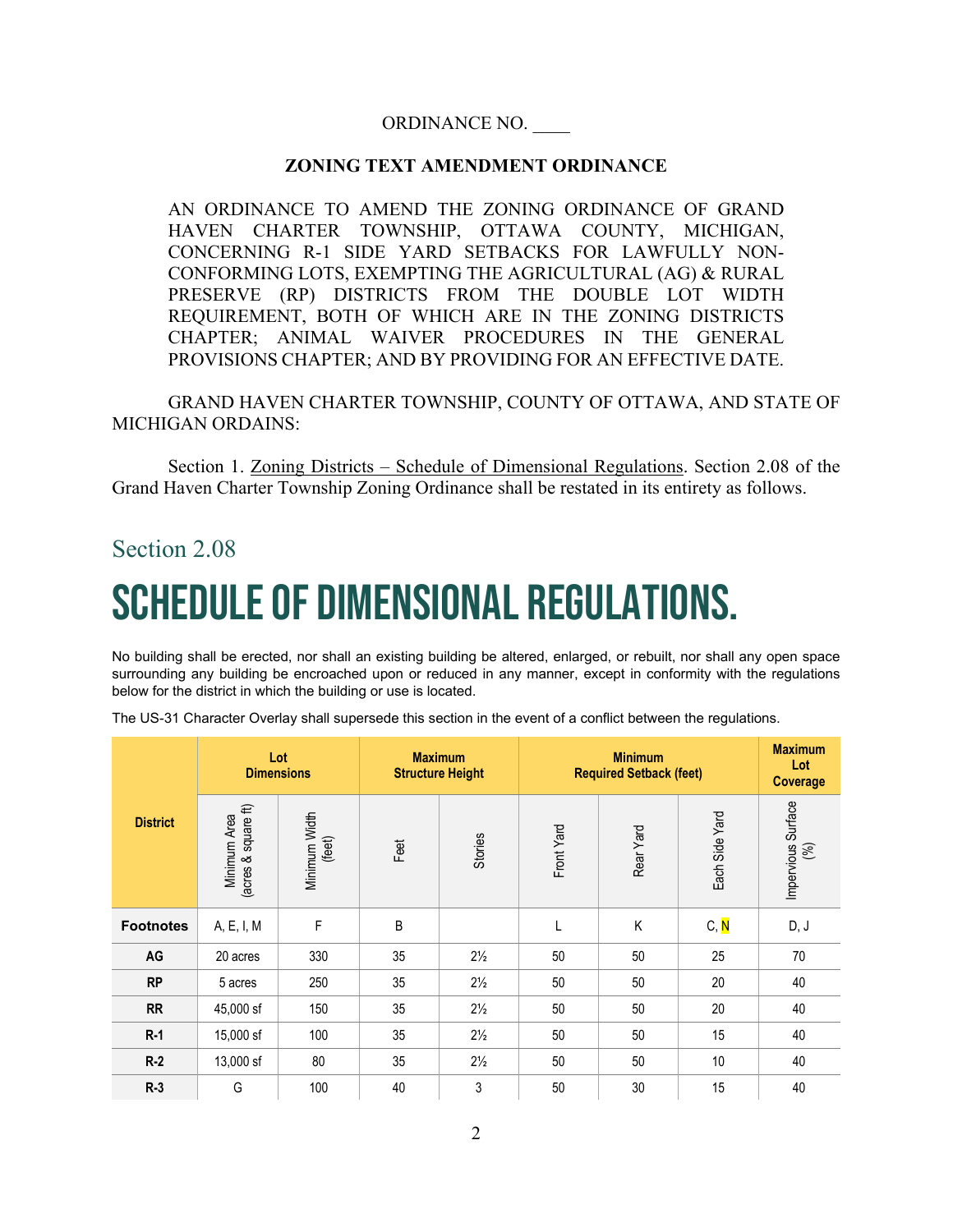| $R-4$ | See Section 2.14 |     |    |                |    |    |    |    |
|-------|------------------|-----|----|----------------|----|----|----|----|
| $C-1$ | 25,000 sf        | 100 | 35 | $2\frac{1}{2}$ | 50 | 25 | 10 | 70 |
| $C-2$ | 35,000 sf        | 110 | 35 | $2\frac{1}{2}$ | 50 | 20 | 10 |    |
| $I-1$ | 1 acre           | 110 | 35 | $2\frac{1}{2}$ | 75 | 25 | 20 |    |

Maximum Lot Coverage refers to the total square footage of the lot covered in impervious surface, as defined in **Chapter 2.**

- **(A) Lot Area.** "Net Lot Area," as defined in **Chapter 2**, shall be used to determine compliance with lot area requirements. No new parcel shall be created unless the parcel has adequate usable lot area, such that the parcel can be built upon in compliance with Zoning Ordinance standards.
- **(B) Exception to Height Standards.** The height limitations of this Ordinance shall not apply to agricultural structures, chimneys, church spires, flag poles, public monuments, or wireless transmission or reception towers, provided, however, that the Planning Commission may specify a height limit for any such structure when such structure requires authorization as a special land use and such height limit is reasonably required for public safety or otherwise to comply with the standards set forth in this Ordinance.
- **(C) Setback on Side Yards Facing a Street.** The required minimum setback for setbacks on side yards that abut a public or private road shall be twenty-five (25) feet.
- **(D) Maximum Lot Coverage – Buildings and Structures.** All buildings and structures shall count towards the lot coverage maximum. In addition, detached accessory buildings shall comply with the requirements in **Section 10.01**.
- **(E) Lot Depth and Proportions.** Lot depths of newly created lots shall be no greater than four times the lot width. The township may permit lot splits that vary from these proportions where such action would reduce existing nonconformance with these requirements.
- **(F) Lot Width along Major Roads.** Along the roads designated on the map on the following page, the lot width in the table in **Section 2.08** shall not apply. Instead, along "Double Width Roads," the lot width must be at least double the width listed in the table in **Section 2.08**, and along "150 Foot Lot Width Roads", the lot width must be at least one-hundred-fifty (150) feet. See map in **Section 21.1.102**. All land zoned Agricultural (AG) and Rural Preserve (RP) shall be exempt.
- **(G) R-3 District Standards.** In the R-3 district, no lot shall be created which is less than 7,500 square feet in net area. The number of dwelling units permitted on a lot shall be one per 3,250 square feet of gross lot area.
- **(H)** In multi-family housing complexes containing more than one building, all buildings must be set back at least twenty (20) feet from each other.
- **(I) Legal Lots of Record.** All lots existing at the time of adoption of this Ordinance shall be considered buildable lots.
- **(J) Green Roofs.** For the purposes of calculating lot coverage, only 50% of the footprint of a building with a green roof shall be considered impervious surface.
- **(K) Setback Reduction for Natural Preservation.** In the C-1, C-2, and I-1 districts, a twenty (20) foot deep area adjacent to the rear property line must be maintained in a naturally wooded state, with no trees or other vegetation removed unless they are determined to be dead.
- **(L) Reduced Front Yard Setback.** If a lot in the R-1, R-2, or R-3 is in a subdivision, site condominium project, or condominium development that received final approval pursuant to all applicable state statutes, after June 1, 1998 AND is served by public water and sewer, the minimum front setback shall be thirty-five (35) feet.
- **(M) Shape of New Lots.** Newly created lots shall be rectangular, with lot lines meeting at right angles, unless that shape is rendered impossible by natural features, legal restrictions, or other factors out of the control of the applicant for a lot split.
- **(N) Side Yard Setback for Narrow Lots.** Lots in the R-1 District that are lawfully non-conforming in lot width shall be allowed to have a reduced side yard setback in accordance with the following chart.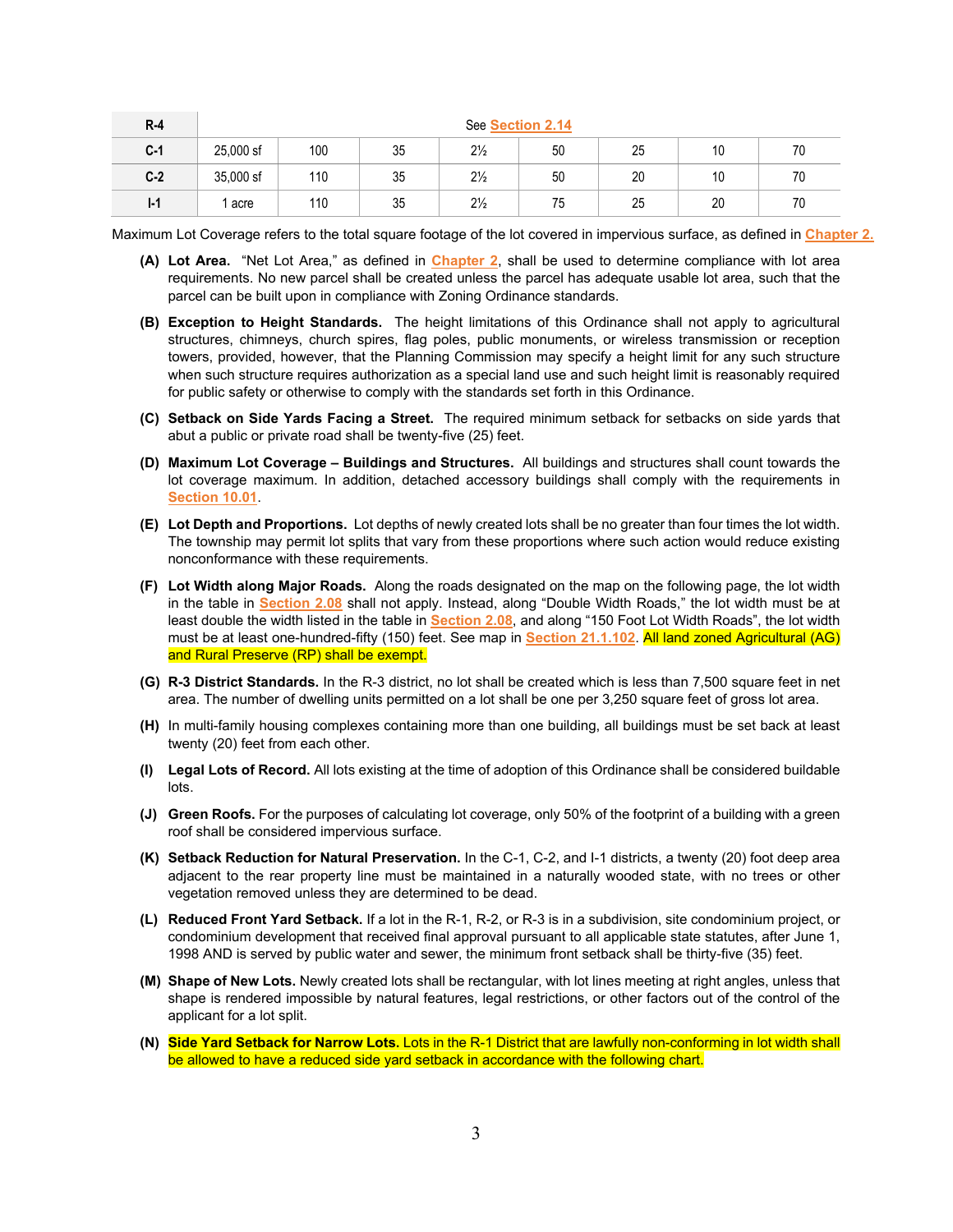| <b>Side Yard Setback</b> |                                   |  |  |  |
|--------------------------|-----------------------------------|--|--|--|
| Lot Width                | Minimum<br>Side Setback<br>(feet) |  |  |  |
| 100                      | 15                                |  |  |  |
| 95 – 99                  | 14                                |  |  |  |
| $90 - 94$                | 13.5                              |  |  |  |
| $85 - 89$                | 13                                |  |  |  |
| $80 - 84$                | 12                                |  |  |  |
| $75 - 79$                | 11                                |  |  |  |
| $70 - 74$                | 10.5                              |  |  |  |
| < 70                     | 10                                |  |  |  |

Section 2. General Regulations – Keeping of Animals. Section 14.02.D of the Grand Haven Charter Township Zoning Ordinance shall be restated in its entirety as follows.

- **(D) Waivers.** The Planning Commission may approve a property owner to keep animals that would not otherwise be permitted by this Section. In order to approve, the property owner shall submit a Special Land Use application and be subject to a public hearing. The Planning Commission must make affirmative findings for **Section 12.04** – Special Land Use Criteria as well as the following:
	- **(1)** The animal does not meet the definition of "Exotic or Wild Animal" in **Section C**.
	- **(2)** The animal(s) are unlikely to cause negative impacts on neighboring properties, either because of the character of the animals, or the physical layout of the site in question.
	- **(3)** The site has appropriate facilities for the keeping of the animal(s) and is an appropriate size.
	- **(4)** At least one of the following criteria is met:
		- **(a)** The property owner can show a legitimate need for the animal(s) to be on the property, such as a medical or service need,
		- **(b)** The owner could not practically keep the animal(s) on another site; or
		- **(c)** Removing the animal(s) from the site would cause harm to the animal(s).

Section 3. Effective Date. This amendment to the Grand Haven Charter Township Zoning Ordinance was approved and adopted by the Township Board of Grand Haven Charter Township, Ottawa County, Michigan on  $\qquad \qquad$ , 2020, after a public hearing as required pursuant to Michigan Act 110 of 2006, as amended; after introduction and a first reading on September 28, 2020, and after posting and publication following such first reading as required by Michigan Act 359 of 1947, as amended. This Ordinance shall be effective on  $\qquad \qquad$ , 2020, which date is the eighth day after publication of a Notice of Adoption and Posting of the Zoning Text Amendment Ordinance in the *Grand Haven Tribune*, as required by Section 401 of Act 110, as amended. However, this effective date shall be extended as necessary to comply with the requirements of Section 402 of Act 110, as amended.